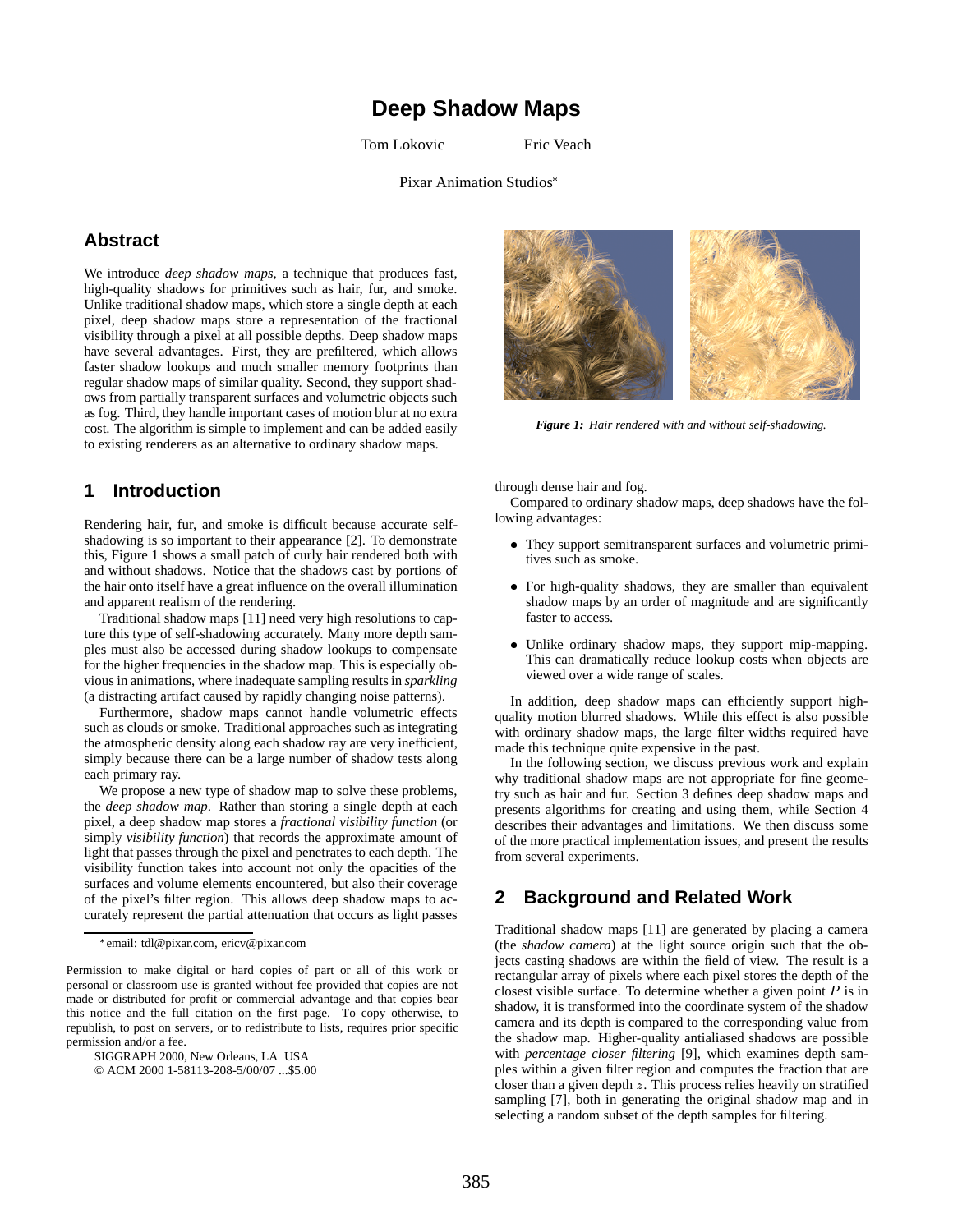

*Figure 2: Variance contributions to stratified sampling. (a) When a* single silhouette edge passes through the filter region,  $O(N^{1/2})$  sam*ples contribute to the variance. (b) When the filter region is covered with fine geometry, all* <sup>N</sup> *samples contribute to the variance, resulting in a much larger expected error.*

While shadow maps are very good for rendering shadows of large objects, they do not work as well for finely detailed geometry such as hair. This is because stratified sampling does not work very well when there are many discontinuities crossing the filter region [7]. As a result, many more samples are required in order to reduce noise artifacts such as sparkling to an acceptable level.

To understand why this is so, consider Figure 2a. Here we show an isolated silhouette edge crossing the filter region for a shadow lookup, evaluated using N samples jittered over a  $\sqrt{N} \times \sqrt{N}$  grid. A d The depth of each sample is obtained from the shadow map (whose resolution may be much finer than the sample grid). Using percentage closer filtering, each sample contributes either 0 or 1 to the average shadow value depending on the relative  $z$  values of the shadow map and the test point  $P$ .

In this situation, observe that the only samples that contribute to the variance are the ones whose cells are crossed by the silhouette edge. There are only  $O(N^{1/2})$  of these, and further analysis [7] shows that the expected error in this case is  $O(N^{-3/4})$ . Thus stratification yields much better results near large silhouette edges than unstratified Monte Carlo sampling, which has an expected error of  $O(N^{-1/2})$ .

In the case of hair or fur, however, the filter region is crossed by many silhouette edges (see Figure 2b). In this case, every one of the <sup>N</sup> cells is crossed by an edge, and the corresponding expected error is  $O(N^{-1/2})$ . Thus in the case of very fine geometry, stratified sampling is no better than unstratified sampling.

These error bounds have a dramatic effect on the number of samples required to reduce noise below a given threshold. For example, to achieve an expected error of 1%, approximately  $N = 140$  samples are needed near an isolated silhouette, while  $N = 2500$  samples are required near a point that is 50% obscured by dense fur.<sup>1</sup> Furthermore, if the same amount of shadow detail is desired in both cases (*i.e.* the same filter size in world space), then the underlying shadow map resolution must be increased by the same factor. To gain any benefit from stratification, the shadow map would need to be fine enough to resolve the silhouettes of individual hairs, and the filter region small enough that only a few edges cross it. Since these conditions are rarely satisfied in practice, shadow maps for high-quality hair rendering are typically large and slow.

We briefly mention some other possible shadow techniques (the

classic survey is [13]). Ray casting can generate accurate shadows, but on furry objects with millions of hairs it is too expensive in terms of time and memory. This is particularly true when hair receives shadows from fog or smoke, since ray marching is performed once for every hair sample. It is also difficult, other than by using an expensive area light source, to "soften" shadows for artistic purposes. In the case of standard shadow maps this can be achieved by simply increasing the filter width. Kajiya and Kay used ray-cast shadows on a volumetric hair representation [2], but their rendering times were relatively long.

Another possible approach to hair self-shadowing is to precompute the shadow density as a 3D texture. This technique has been used with some success for clouds (*e.g.* [3]) and for hybrid volume and surface rendering of medical datasets [5]. The main drawback of this approach is that 3D textures have a relatively coarse resolution, and in particular they have limited range and low accuracy in <sup>z</sup> (which creates bias problems). A 3D texture with sufficient detail to capture accurate surface shadows of complex geometry would be prohibitively large.

*Multi-layer Z-buffers* [6] and *layered depth images* [10] store information at multiple depths per pixel, but are geared toward rendering opaque surfaces from new viewpoints rather than shadow evaluation. Keating and Max [4] apply multi-layer depth images to the problem of shadow penumbras, but their technique otherwise has the same limitations as ordinary shadow maps.

### **3 Deep Shadow Maps**

#### **3.1 Definition**

A deep shadow map is a rectangular array of pixels in which every pixel stores a *visibility function*. Intuitively, a visibility function is defined by considering a beam of light that starts at the shadow camera origin and passes through the given pixel. The function value at a given depth is simply the fraction of the beam's initial power that penetrates to that depth. Note that the beam is not necessarily square; it can be shaped and weighted according to any desired pixel filter. Figure 3 gives several examples, showing how visibility functions can account for semitransparent surfaces, pixel coverage, and smoke. Each visibility function starts off with a value of 1, and decreases with depth as various types of blockers are encountered. If all light is blocked, the function drops off to a value of 0.

To make this definition more precise, consider a ray that starts at the shadow camera origin and passes through the point  $(x, y)$  on the image plane. Some fraction of the light emitted along this ray will be attenuated by surfaces or by volumetric scattering and absorption. The fraction of light that penetrates to a given depth  $z$  is known as the *transmittance*  $\tau(x, y, z)$ . We refer to  $\tau$  as a *transmittance function* when we wish to consider the transmittance at a fixed image point  $(x, y)$  as a function of z.

The visibility function for each pixel is now obtained by filtering the nearby transmittance functions and resampling at the pixel center. This is easier to understand if we restrict our attention to a particular depth  $z$ . The transmittance at every point in this  $z$ -plane is given by  $\tau(x, y, z)$ , and the visibility function  $V_{i,j}$  for each pixel is obtained by filtering these values:

$$
V_{i,j}(z) = \int_{-r}^{r} \int_{-r}^{r} f(s,t) \, \tau(i + \frac{1}{2} - s, j + \frac{1}{2} - t, z) \, ds \, dt \, ,
$$

where  $(i + \frac{1}{2}, j + \frac{1}{2})$  is the pixel center, f is the desired bandlimiting pixel filter (centered around the origin), and  $r$  is the filter radius. This definition is similar to ordinary image filtering, except that it applies to every <sup>z</sup> value separately.

Notice that visibility functions are closely related to the *alpha channels* used for image compositing. The alpha channel of an im-

<sup>&</sup>lt;sup>1</sup>These estimates assume that the silhouette edge is horizontal and has a random vertical position, in which case the constant factors for the expected error are  $1/\sqrt{6}$  and  $1/2$  respectively.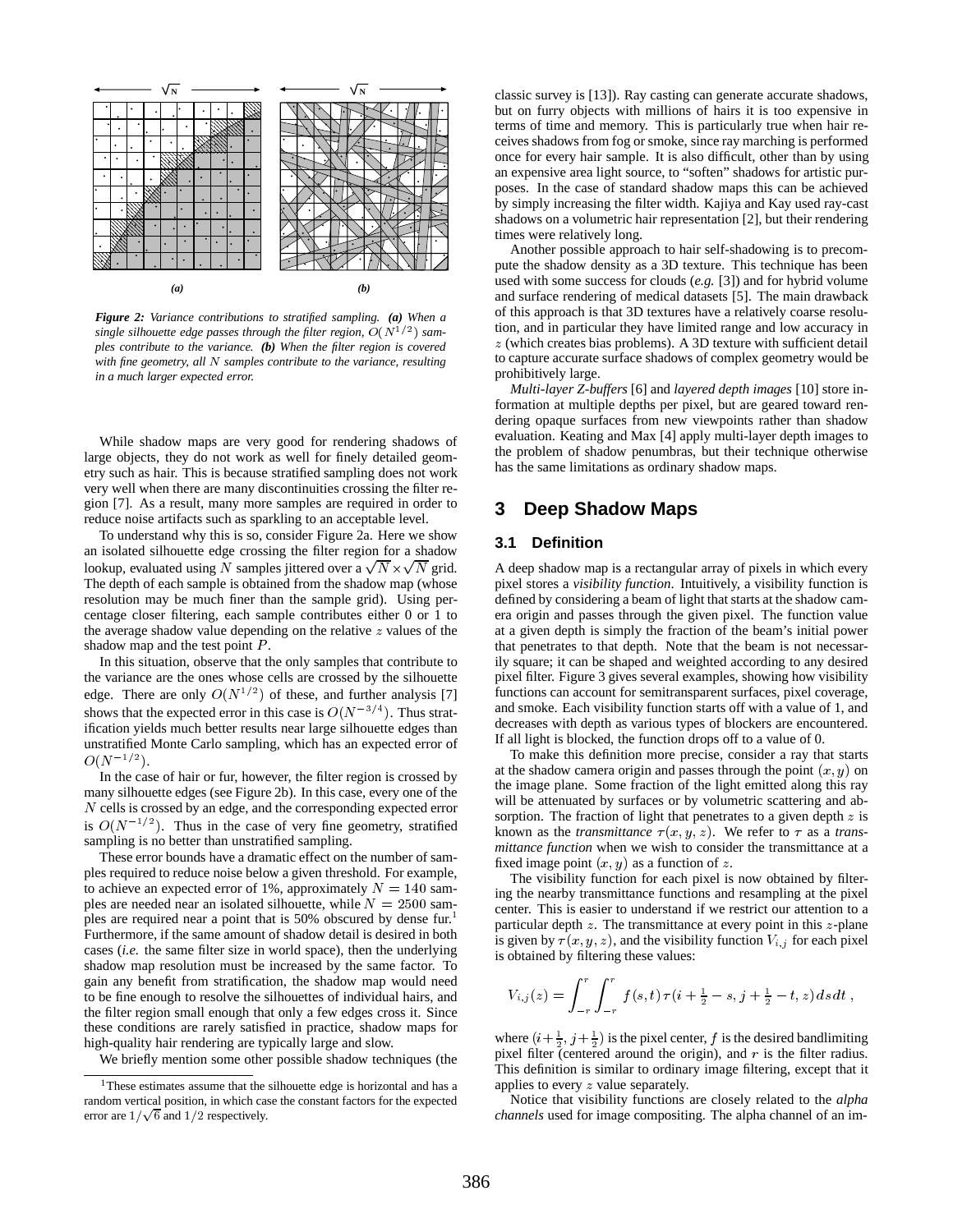

*Figure 3: Visibility functions in flatland. Each diagram shows a beam of light that starts at the shadow camera origin (*i.e. *the light source) and passes through a single pixel of the deep shadow map, accompanied by that pixel's visibility function. (a) The beam's power is reduced as it passes through consecutive semitransparent surfaces. (b) The blockers are opaque, but each covers only part of the pixel's area; the emphasized segments of the function correspond to visible portions of the blockers. (c) Passage through smoke reduces the beam's power in a more continuous manner.*

age accounts for attenuation due to both semitransparent surfaces and partial coverage of pixels, but is equal to the fraction of light blocked rather than the fraction of light transmitted. The alpha channel also stores just a single value per pixel, corresponding to the light blocked at the plane  $z = \infty$ . Thus the relationship between visibility functions and alpha channels can be expressed as:

$$
\alpha_{i,j}=1-V_{i,j}(\infty)\ .
$$

A deep shadow map is equivalent to computing the approximate value of  $1 - \alpha$  at all depths, and storing the result as a function of <sup>z</sup>. In this way each pixel contains the combined attenuation and coverage information for every depth.

### **3.2 Sampling**

In this section we describe how deep shadow maps can be generated using the facilities of any standard renderer. Our strategy is similar to ordinary image sampling. To generate a deep shadow map, we select a set of sample points across the shadow camera's image plane (for example, 16 samples per pixel on a jittered grid). For each sample point we determine the corresponding transmittance function, which describes the light falloff along a particular primary ray. Finally, the visibility function for each pixel is computed by taking a weighted combination of the transmittance functions at nearby sample points.

We first describe how to compute a single transmittance function. Given an image point  $(x, y)$ , we compute the surfaces and volume elements intersected by the corresponding primary ray. The surface intersections can be found using either a ray tracer or an ordinary scan conversion renderer, and we assume that the properties of volumetric objects can be evaluated at any points desired. The transmittance function at the point  $(x, y)$  can then be expressed as the product of a *surface transmittance function*  $\tau^s$  and a *volume transmittance function*  $\tau^v$ , as described below.

Surface transmittance is estimated using all of the surface intersections along the primary ray at  $(x, y)$ . Each *surface hit* has a depth value  $z_i^s$  and an opacity  $O_i$ . These are composited in the usual way, starting with a transparency of 1 and multiplying by  $1 - O_i$ at each surface hit, to yield a piecewise constant function  $\tau^s$  (see Figure 4a). Notice that each surface hit generates two vertices with the same <sup>z</sup> value, in order to represent the discontinuous steps as a piecewise linear curve.<sup>2</sup> The "vertices" at  $z = 0$  and  $z = \infty$  are represented implicitly and are not part of the output.



*Figure 4: Constructing a transmittance function. (a) The object intersections along a given ray yield the surface transmittance function*  $\tau^s$ , which has a discontinuity at the depth of each surface. **(b)** The ex*tinction function is obtained by sampling the atmospheric density at regular intervals along the ray. (c) The extinction function is integrated* and exponentiated to yield the volume transmittance  $\tau^v$ . (d) The sur*face transmittance and volume transmittance are multiplied to obtain the final transmittance function*  $\tau$  *for each ray.* 

To estimate the volume transmittance, we sample the atmospheric density at regular intervals along the ray. Each *volume sample* has a depth value  $z_i^v$  and an *extinction coefficient*  $\kappa_i$  that measures the light falloff per unit distance along the ray. We linearly interpolate between these samples to yield the *extinction function*  $\kappa$  (see Figure 4b). The fraction of light that penetrates to a given depth  $z$  is then given by the formula<sup>3</sup>

$$
\tau^v(z) = \exp(-\int_0^z \kappa(z')\,dz')\;.
$$

Since this function is not piecewise linear, we approximate it by evaluating the transmittance at each vertex of the extinction function and linearly interpolating. We do this by computing the transmittance of each linear segment as

$$
T_i=\exp(-(z_{i+1}^v-z_i^v)(\kappa_{i+1}+\kappa_i)/2)
$$

and compositing as we did for the surface transparencies, except that we interpolate between vertices rather than forcing discrete

<sup>&</sup>lt;sup>2</sup>The wasted space in this representation is removed during the compression phase, which approximates the average of many discrete steps with a single linear segment. A true "step" in the compressed output function would occur only for a surface exactly parallel to the  $xy$ -plane.

<sup>&</sup>lt;sup>3</sup>If the shadow camera is not orthographic, a correction factor is needed for each ray to account for the relationship between depth and distance.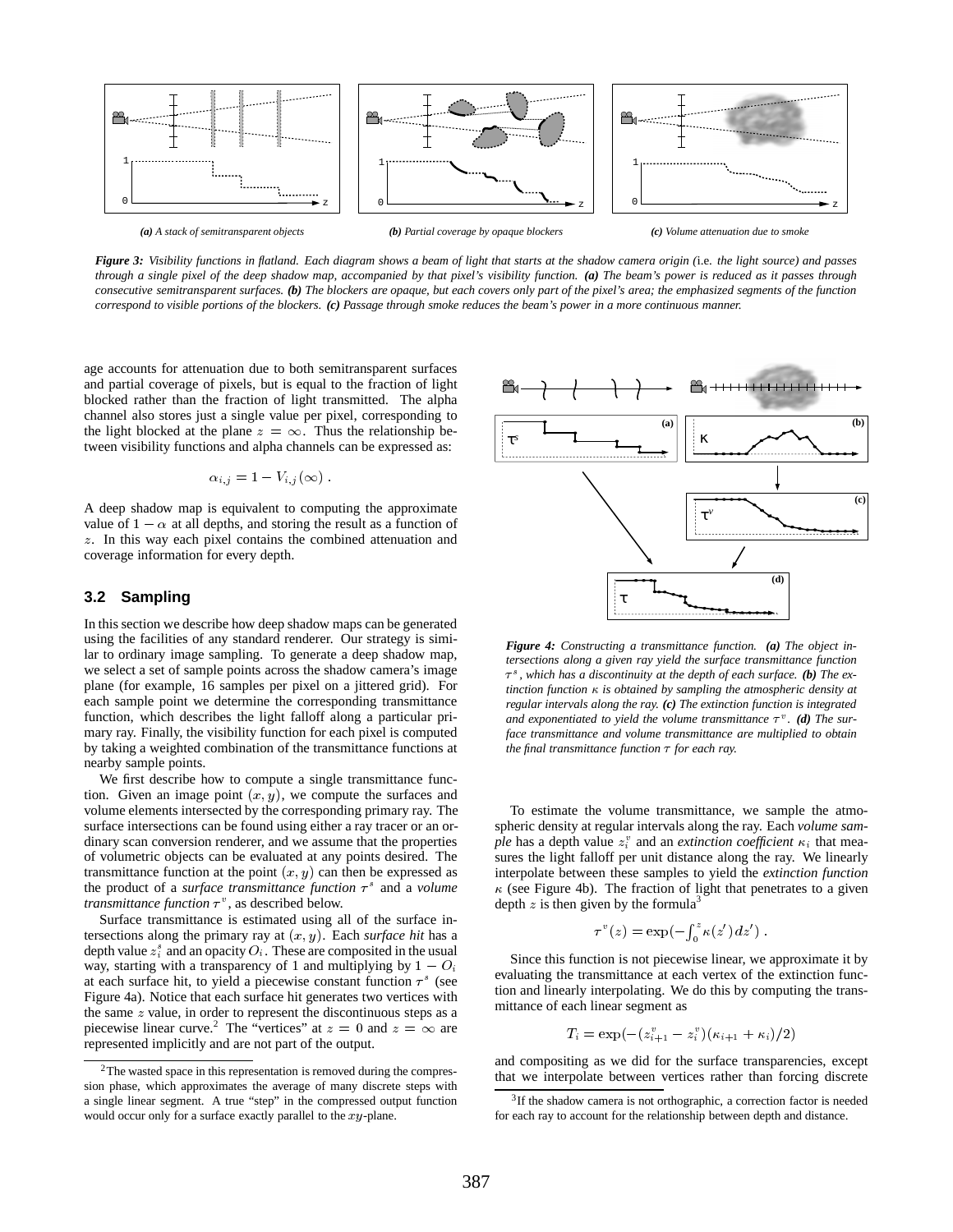steps. This yields the volume transmittance function  $\tau^v$  (see Figure 4c). We then merge the surface and volume components by multiplying them:

$$
\tau(z)=\tau^s(z)\,\tau^v(z)
$$

(see Figure 4d). Since this function is again not piecewise linear, we evaluate it at the combined vertices of  $\tau^s$  and  $\tau^v$  and interpolate linearly between them.

Finally, we describe how the transmittance functions are combined to yield the visibility function  $V_{i,j}$  for an entire pixel. At each depth <sup>z</sup> the nearby transmittance functions are filtered just like ordinary image samples:

$$
V_{i,j}(z) = \sum_{k=1}^{n} w_k \, \tau_k(z) \;, \tag{1}
$$

where  $n$  is the number of transmittance functions within the filter radius around  $(i + \frac{1}{2}, j + \frac{1}{2})$ , and  $w_k$  is the normalized filter weight for each corresponding sample point  $(x_k, y_k)$ . The result is a piecewise linear function that has approximately  $n$  times as many vertices as the transmittance functions do. This function takes into account not only the light attenuation due to semitransparent surfaces and fog, but also the fractional coverage of these features.

### **3.3 Compression**

Visibility functions sampled in this way may have a large number of vertices, depending on the filter radius and the number of samples per shadow pixel. Fortunately these functions are generally quite smooth, making them easily compressed. The compressed functions are stored as an array of floating-point pairs, each containing a <sup>z</sup> value and a fractional visibility <sup>V</sup> .

It is very important that the compression method preserve the  $z$ values of important features, since even small errors in <sup>z</sup> can lead to undesirable self-shadowing artifacts. The method must also be appropriate for the unbounded domain  $z \in [0, \infty)$ . These facts preclude the use of compression methods based on a fixed or hierarchical set of basis functions (*e.g.* a wavelet basis). It also implies that the  $L_1$  and  $L_2$  error metrics are unsuitable, since visibility errors are important even if they occur over a very small range of z values. Instead we use the  $L_{\infty}$  error metric (maximum error), and compress functions using the simple greedy algorithm described below.

Given a visibility function V and an error tolerance  $\epsilon$  (see Figure 5a), our algorithm outputs a new visibility function  $V'$  such that

$$
\left|V'(z) - V(z)\right| \le \epsilon \qquad \text{for all } z
$$

and where  $V'$  typically has a much smaller number of control points (Figure 5d). The main feature of the algorithm is that it is incremental: It reads and writes control points one at a time in increasing  $z$ order, and requires only a constant amount of state information.

The basic idea is that at each step, the algorithm draws the longest possible line segment that stays within the error bounds (similar to hitting a ball through as many wickets as possible in a game of croquet). The origin of the current segment is fixed, and we only need to choose the direction and length of the segment. To simplify the implementation, we restrict the output  $z$  values to be a subset of the input z values.

Let the origin of the current output segment be  $(z'_i, V'_i)$ . At every step we maintain the range of permissible slopes  $[m_{l_o}, m_{h_i}]$  for the segment. Each new control point  $(z_j, V_j)$  of the input function V imposes a constraint on the current slope range by forcing the segment to pass through the *target window* defined by the wedge from the segment origin to the two points  $(z_j, V_j \pm \epsilon)$  (see Figure 5b). The current slope range is initialized to  $[-\infty, \infty]$ , and is intersected



*Figure 5: Our compression algorithm. (a) A piecewise linear curve and an illustration of its error bound. (b) Each input vertex defines a* target window *that constrains the slope of the next output segment. (c) The current slope range is intersected with each target window until it would become empty. (d) The output segment is extended to the current* <sup>z</sup> *value with a slope equal to the midpoint of the current slope range, and this process is repeated.*

with each target window in succession until further progress would make it empty (see Figure 5c). We then output the line segment with slope  $(m_{l_o} + m_{h_i})/2$  terminating at the z value of the last control point visited. The endpoint of this segment becomes the origin of the next segment, and the entire process is repeated. Note that the midpoint slope rule attempts to center each segment within the allowable error bounds.

This algorithm is fast, simple to implement, and requires constant storage. Slightly better approximations could be obtained by doing a least-squares fit once the <sup>z</sup> values of the control points have been chosen. However, the basic algorithm satisfies the given error criteria and generates very good approximations in practice.

### **3.4 Lookups**

Like textures, deep shadows are accessed by applying a reconstruction and resampling filter to a rectangular array of pixel values. In our case the pixel values are obtained by evaluating the visibility functions at a constant depth z. Given a point  $(x, y, z)$  at which to perform the lookup and a two-dimensional filter kernel  $f$ , the filtered shadow value is given by

$$
V(x,y,z) \, = \, \frac{\sum_{i,j} w_{i,j} V_{i,j}(z)}{\sum_{i,j} w_{i,j}}
$$

where  $w_{i,j} = f(i + \frac{1}{2} - x, j + \frac{1}{2} - y)$  is the filter weight for pixel  $(i, j)$ , and the sum is over all pixels within the filter radius.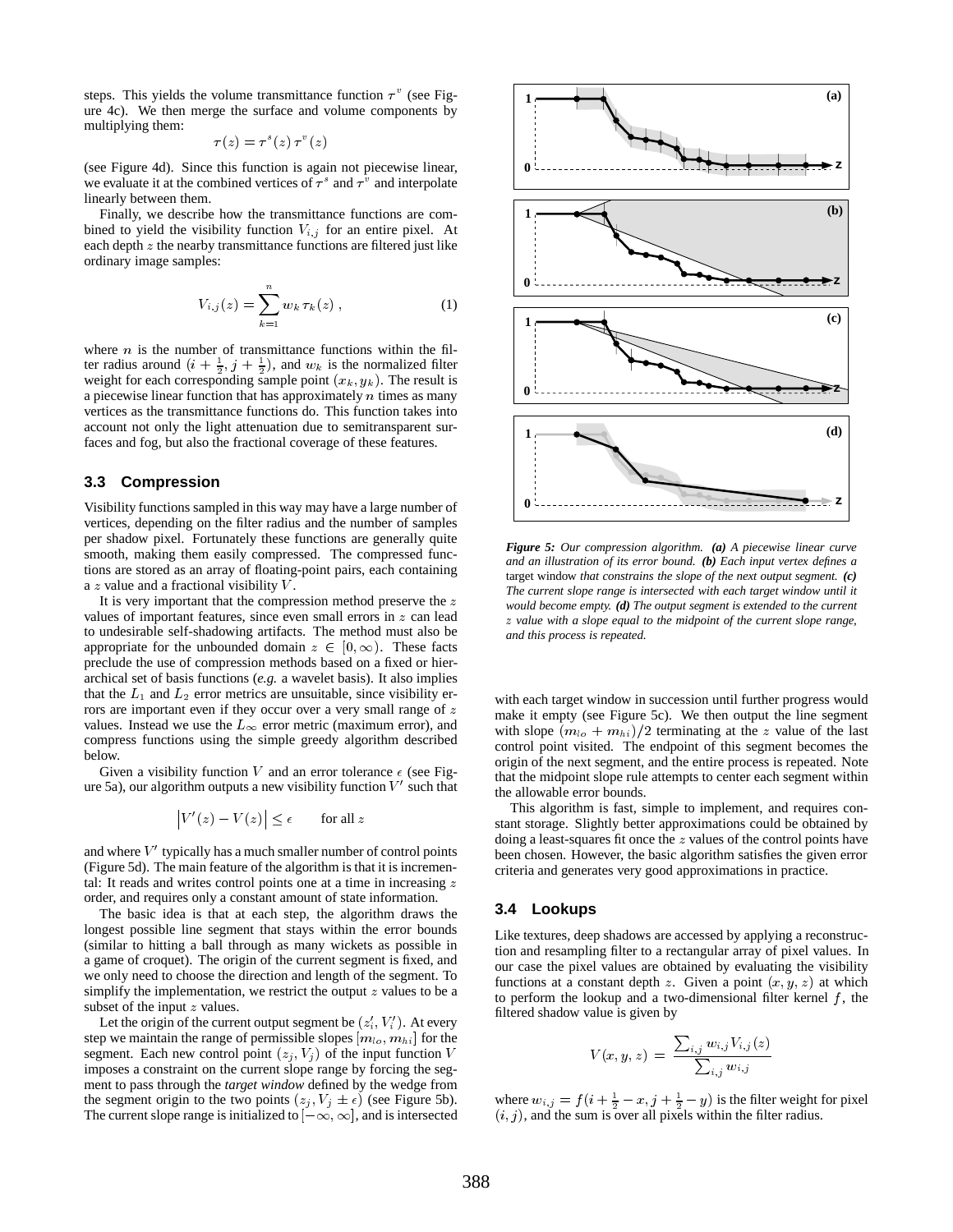Evaluating each visibility function requires a search through its data points to determine which segment contains the given <sup>z</sup> value. This can be done using a linear or binary search, depending on the number of data points. In our implementation, we take advantage of the fact that many shadow lookups are often done at nearby <sup>z</sup> values by storing a pointer with each pixel to the most recently accessed segment. On each lookup we search linearly either forward or backward from this position in order to reduce the average cost of visibility function evaluations.

### **4 Discussion**

One of the main advantages of deep shadows over regular shadow maps is that they support prefiltering. Each deep shadow map pixel summarizes many individual depth samples in such a way that evaluating the visibility function at a given  $z$  value is equivalent to percentage closer filtering all of the depth samples within the pixel's filter radius (to within the tolerance used for compression). Prefiltering is important because accurate shadows require large numbers of depth samples, as we saw in Section 2. This is equally true for both ordinary shadow maps and deep shadow maps.

Although deep shadows do not reduce the number of depth samples that must be taken from the scene, they greatly reduce the amount of data that must be accessed during filtering. For example, recall that in order to compute a shadow of dense hair with an expected error of 1%, approximately  $N = 2500$  samples are needed. Using a deep shadow map with 250 samples per pixel, we would need to filter only  $N = 10$  pixels to achieve the required accuracy. Furthermore deep shadows can be mip-mapped (see Section 5.3), and thus accurate shadows require only a constant number of pixel accesses even when filter widths are very large.

Prefiltering not only makes shadow lookups faster, but also allows deep shadows to be much smaller than the equivalent highresolution depth map. This is an advantage when deep shadow maps are written, stored, and cached in memory. Note that the advantages of prefiltering are completely dependent on compression. If we did not compress the visibility functions at all, then each pixel would contain the data from all the underlying samples and would not be any smaller.

Fortunately, at any sampling rate there is an error tolerance that allows significant compression without compromising shadow quality. Specifically, recall from Section 2 that shadows of detailed geometry have an expected error of  $O(N^{-1/2})$ , where N is the number of samples per deep shadow pixel. This error is a measure of the noise inherent in the sampled visibility function. Since there is no point in preserving noise, this suggests that  $O(N^{-1/2})$  is a suitable tolerance for compression. The tolerance we actually use is  $0.25/\sqrt{N}$ , which is about half of the maximum expected noise magnitude of  $0.5/\sqrt{N}$ .<sup>4</sup>

Using this tolerance, we can show that deep shadows are asymptotically much smaller than regular shadow maps. Since each visibility function decreases monotonically from 1 to 0 (assuming that the filter function has no negative lobes), and the function decreases by at least the compression tolerance at each vertex, the compressed function can have at most  $O(N^{1/2})$  vertices. The corresponding regular shadow map uses  $O(N)$  storage for the depth values in each pixel, and so the deep shadow map must be smaller by at least a factor of  $\Omega(N^{1/2})$ .

The compression ratios are even better when the visibility functions are asymptotically piecewise smooth (which is the usual case). A simple Taylor series argument shows that in this case the compression error decreases quadratically in the number of output vertices, so that functions can be compressed with a tolerance of  $O(N^{-1/2})$  using only  $O(N^{1/4})$  vertices. Thus deep shadow maps are typically smaller than their regular counterparts by at least a factor of  $\Omega(N^{3/4})$ . This is a substantial advantage when many samples per pixel are used (say  $N = 250$ ).

The main disadvantage of deep shadow maps is that they are significantly more expensive to compute than a regular shadow map of the same pixel resolution (because many more samples per pixel are taken). This contradicts the conventional assumption that shadow map generation is cheap [9]. On the other hand, they are typically no more expensive to compute than a shadow map with the same number of depth samples, and they are considerably cheaper to store and access. Note that generating more depth samples is relatively inexpensive in a scanline renderer, since it does not increase the shading cost.

Another potential issue with deep shadows is bias. Because filtering is performed at a constant  $z$  depth, large objects may suffer from incorrect self-shadowing. Although this artifact also occurs with normal shadow maps, deep shadows exacerbate the problem because they encourage the use of large filter widths.

However, it is important to realize that the bias problems are no worse than they would be for an ordinary shadow map at the same filter width. The main limitation of deep shadow maps compared to high-resolution ordinary shadow maps is that the minimum filter width is larger (because each deep shadow pixel summarizes many depth samples). However, this can be considered an advantage: It provides deep shadows with an extra degree of freedom to control the tradeoff between shadow detail and noise. The deep shadow resolution should be chosen according to the minimum filter width desired (*i.e.* shadow detail), while the number of samples per pixel should be determined by the maximum acceptable noise. This strategy allows the depth samples that are required only for accuracy purposes to be represented very compactly, with bias problems that are no worse than they would be for a regular shadow map of the same pixel resolution.

### **5 Implementation Issues**

#### **5.1 Incremental Updates**

Recall that each visibility function is defined as the weighted average of  $n$  piecewise linear transmittance functions, according to equation (1). The naïve way to generate this function is to sort all of the input vertices and process them in  $z$  order, evaluating the  $n$ contributing functions at each vertex. Unfortunately this approach has  $O(n^2)$  complexity: there are  $O(n)$  input vertices, and  $O(n)$ work is needed to compute the weighted average at each one. This is quite inefficient when large numbers of samples per pixel are used.

Instead, we describe an  $O(n \log n)$  sweep algorithm that has a constant update cost per vertex. The algorithm is easier to understand if we first suppose that the transmittance functions are piecewise constant. In this case, we can efficiently compute the output function as follows. At  $z = 0$ , the weighted average is easily computed as  $V(0) = 1$ . We then process all of the input vertices in increasing  $z$  order, which can be done in  $O(\log n)$  time per vertex by storing the next vertex of each transmittance function in a heap. For every vertex, we update the current sum  $V$  by simply subtracting out this transmittance function's old contribution and adding in its new contribution. That is,

$$
V'=V+w_j(\tau'_j-\tau_j)
$$

<sup>&</sup>lt;sup>4</sup>Recall that the expected error is only  $O(N^{-3/4})$  when the shadow geometry is simple, which suggests that a compression tolerance of  $O(N^{-1/2})$  is too large in this case. But since N must be chosen large enough to control the noise artifacts in the worst-case pixels, there is little benefit to compressing more accurately than this.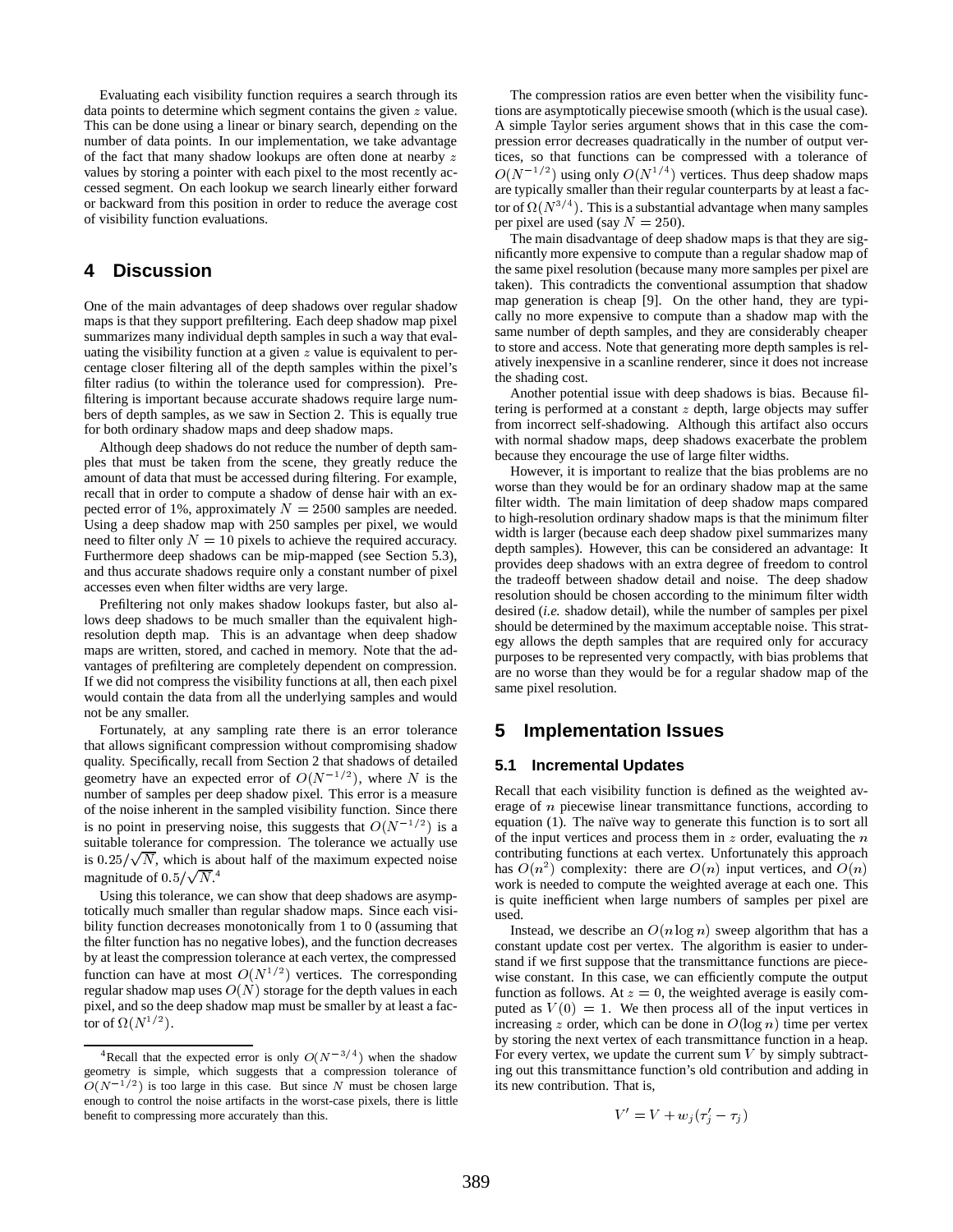where  $w_i$  is the filter weight for the chosen transmittance function,  $\tau_j$  is the old value of this function and  $\tau'_j$  is its new value.

This method can be extended to piecewise linear functions by using a similar technique to keep track of the output function's current value and slope. The update for each vertex consists of two steps: First, we extend the output function (using its current position and slope) to the <sup>z</sup> value of the next input vertex, and then we update the current output slope using the method described above. (Vertical steps are handled as a special case, by updating the current position rather than the current slope.)

This technique is much more efficient than computing the weighted averages directly, and makes the algorithm practical even when very large numbers of samples per pixel are used. Note that all of the transmittance functions do not need to be stored simultaneously as the deep shadow map is rendered; it is sufficient to store only the previous several scanlines, as determined by the filter radius.

### **5.2 Colored Shadows**

Colored shadows are supported by simply encoding a different visibility function for each color channel (one each for red, green, and blue). The compression algorithm processes all the channels simultaneously, and starts a new segment whenever any of the three functions would exceed its error threshold. The output is a sequence of tuples  $(z, V_R, V_G, V_B)$ . Notice that with this representation, threechannel maps are only twice as large as one-channel maps.

To reduce storage even further, our format allows each pixel to encode either one or three visibility functions depending on its needs. If all three channels happen to be the same, we store only one channel and set a flag indicating that this pixel is monochrome.

#### **5.3 Mip-mapping**

Since deep shadow maps are filtered like textures, it is straightforward to apply mip-mapping [12]. Starting with the highestresolution deep shadow map, each new mip-map level is obtained by averaging and downsampling the previous level by a factor of two. Each pixel is defined by taking the average of four visibility functions, and recompressing the result.

To avoid the accumulation of too much error, the compression tolerance can be reduced on each successive level. For example, if the error threshold is cut if half each time, the total error will be at most twice that permitted for the highest-resolution map. This method corresponds to the analysis of Section 4, which suggests that the compression tolerance should be  $O(N^{-1/2})$  in the number of contributing depth samples  $N$ . The storage per sample increases somewhat at coarser levels, but since the functions being compressed are asymptotically piecewise smooth, their compressed size is  $O(N^{1/4})$  (see Section 2). This implies that the number of vertices per visibility function doubles once for every two mip-map levels, and that the full mip-map is approximately  $1/(1-\sqrt{2}/4) \approx 1.55$  times as large as the base level (rather than the  $4/3$  ratio for an ordinary mip-map).

Mip-mapped deep shadows are filtered just like mip-mapped textures, including anisotropic filters, lerping between levels, etc. [1].

### **5.4 Tiling and Caching**

We store deep shadow maps in a tiled format, similar to those for textures [8]. This lets us load and cache only the deep shadow map tiles that are actually accessed.

One important difference is that unlike textures, deep shadow map tiles and pixels require varying amounts of storage in memory. To deal with this, our file format includes a *tile directory* that specifies the starting offset and size of every tile. Similarly, each tile has a table indicating the starting position and size of every pixel. Tile caching is handled by providing a fixed number of tile slots; when a tile fault occurs, the slot chosen for replacement is resized if necessary to hold the incoming tile. In this way, each tile slot grows to accommodate the largest tile it has seen. (Optionally the tile slots could also be resized when the incoming tile is significantly smaller.)

#### **5.5 Motion Blur**

It is easy to support motion blur in deep shadow maps by simply associating a random time with every shadow image sample (and its corresponding transmittance function). When these samples are averaged together into visibility functions, they account for the average coverage over time as well as over the image plane.

While motion blur is also possible with ordinary shadow maps, it is very expensive because of the large filter widths needed for adequate anti-aliasing. Deep shadow maps do much of this filtering in advance, and thus reduce the number of pixels that need to be accessed for each lookup.

Motion-blurred shadows produced in this way are strictly correct only when the receiving object is stationary with respect to the shadow camera. In particular, moving objects cast incorrect shadows onto other moving objects (and onto themselves). This happens because the deep shadow map effectively blurs an object's shadow over the entire shutter interval, allowing one object to cast shadows onto other objects at a different times. However, even the ability to cast shadows onto stationary objects is useful, and the results are often acceptable even when the receiving object is moving.

# **6 Results**

We have implemented deep shadow maps in a highly optimized scanline renderer that also supports traditional shadow maps. We present experiments comparing these two techniques in terms of time and storage space. We also illustrate two additional capabilities of deep shadows: volumetric shadows and inexpensive motion blur.

Figure 6a shows a ball covered with 50,000 hairs. The individual hairs are significantly narrower than a pixel, and combine to form tufts and curls of various densities. The scene is illuminated by three spotlights, each of which casts shadows.

We have rendered this scene under various conditions to compare the performance of deep shadow maps with traditional shadow maps. Figure 6b shows a magnified view of the shadow cast by the hairball, rendered using a  $512 \times 512$  normal shadow map. Shadow filtering was done using 16 samples per lookup on a jittered grid; using more samples does not increase the shadow quality due to the coarse resolution of the underlying shadow map. This image has obvious noise artifacts that would be unacceptable if animated. In order to eliminate these artifacts, Figure 6c was rendered using a  $4k \times 4k$  shadow map with 400 samples per lookup for percentage closer filtering. The noise artifacts are much improved, but shadow filtering times were much longer (559 seconds *vs.* 19 seconds). Figure 6d was rendered using a  $512 \times 512$  deep shadow map with 256 samples per pixel (the same number of depth samples as the previous case). Even though the deep shadows were much faster (37 seconds) and required only one-sixth the storage space, the shadow quality is actually slightly better than the  $4k \times 4k$  shadow map image (because deep shadows consider every depth sample rather than randomly selecting a subset of them for filtering).

Figure 7 summarizes the results of similar tests at various maximum noise levels. Each row compares a deep shadow map to a normal shadow map with the same number of depth samples; in the deep shadow this was achieved by holding the resolution constant at  $256 \times 256$  and adjusting the number of samples per pixel (as shown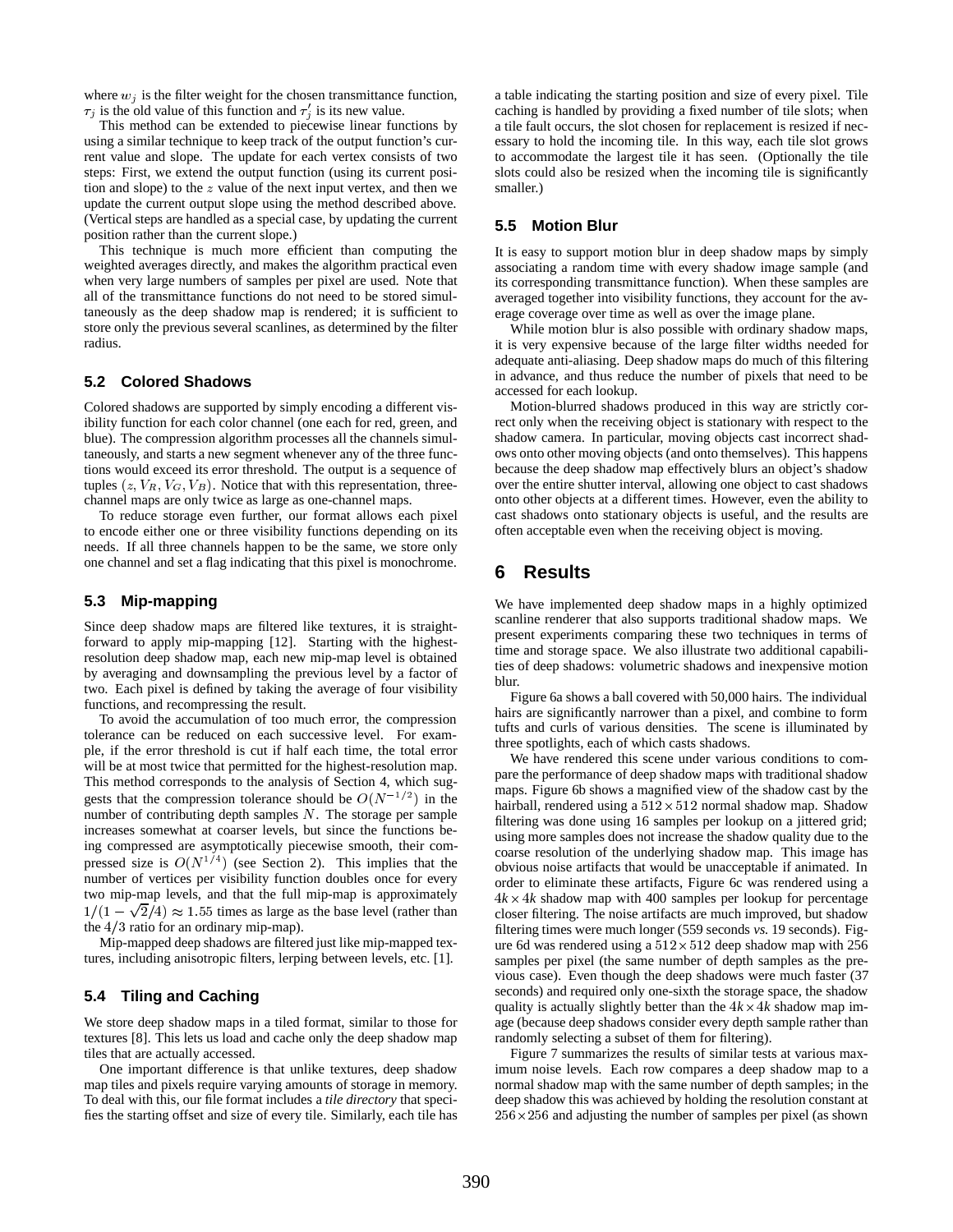

*(a) Ball with 50,000 hairs* 

 $(b)$  512  $\times$  512 *Normal shadow map* 

 $(c)$  4 $k \times 4k$  *Normal shadow map* 



*Figure 6: Hair ball and magnified shadows demonstrating noise from various methods.*

|                |          | Time (sec) |      | Space(MB) |      |
|----------------|----------|------------|------|-----------|------|
| <b>Samples</b> | Error    | Normal     | Deep | Normal    | Deep |
| $2\times 2$    | 25.00 %  | 34         | 45   | 0.34      | 0.49 |
| $4 \times 4$   | 12.50 %  | 39         | 46   | 1.34      | 0.79 |
| $8 \times 8$   | 6.25%    | 60         | 45   | 5.34      | 1.18 |
| $16 \times 16$ | 3.12%    | 145        | 46   | 21.34     | 1.53 |
| $32 \times 32$ | $1.56\%$ | 554        | 46   | 85.34     | 1.84 |
| $64 \times 64$ | 0.78%    | 2414       | 45   | 341.34    | 2.20 |

*Figure 7: Comparison of deep shadows and normal shadows for the* scene in Figure 6. The error column shows the expected error  $0.5/\sqrt{N}$ *associated with the given sampling density.*

in the first column). This column also represents the number of samples used for normal shadow map filtering, chosen to achieve the same accuracy as the deep shadow map at its minimum filter size. The second column shows the corresponding worst-case expected error level of  $0.5/\sqrt{N}$ ; the deep shadows were compressed using an error tolerance of half this amount. All tests used the same absolute filter width, equal to the pixel size of a  $256 \times 256$  shadow map. The shadow evaluation times were measured by rendering an image using each technique and subtracting the time for an image without shadows.

Observe that normal shadow maps become much more expensive as the error threshold decreases, while the deep shadow map filtering times are virtually constant. Normal shadow maps are only faster at  $4 \times 4$  and fewer samples, sampling rates that are much too low for use in animations. In our implementation deep shadows have not been as extensively optimized as normal shadow maps, and it is likely that further speed improvements will be found. Shadow generation time was similar for both methods and is not shown; the compression overhead for deep shadows was negligible.

Notice that deep shadow maps grow very slowly in size as the error threshold decreases. The deep shadow sizes do not include mipmap overhead, which would make them approximately 1.5 times larger (see Section 5.3). Figure 8 plots the growth of the deep shadow map size with respect to the number of depth samples per pixel. About 40% of the pixels in this deep shadow map contain hair, while the rest contain simple geometry. Notice that the average number of vertices per compressed visibility function closely matches the  $O(N^{1/4})$  behavior predicted in Section 4.

Figure 9 shows how both methods perform when a fixed accuracy is desired, but progressively larger filter widths are applied. In this case the number of filter samples for normal shadow maps can be held fixed. A single shadow map of each type was rendered to support the smallest desired filter size, and the same shadow maps were used to render progressively larger blurs. The filtering time



*Figure 8: Theoretical and observed growth rates of deep shadow maps. (The theoretical growth rate of*  $O(N^{1/4})$  *is taken from Section 4.)* 



*Figure 9: Filtering time as a function of filter width (expressed as a fraction of the shadow map size). While both methods access a constant number of pixels per lookup, larger filter widths result in worse cache coherence for normal shadow maps and slightly better cache coherence for deep shadow maps.*

for the normal shadow map grows rapidly with the amount of blur, even though the number of filter samples was held constant at  $8 \times 8$ . This can be attributed to worse cache performance as the filter region spans larger and larger portions of the shadow map. With the deep shadow map, on the other hand, mip-mapping allows the filtering times to be virtually constant. (In theory the cache performance of deep shadows is actually better at very large filter widths, since the lower-resolution mip-map levels contain fewer pixels.)

Figure 10 illustrates the importance of self-shadowing to the appearance of volumetric objects, while Figure 11 demonstrates that a single deep shadow map can be used for both volumetric and surface shadows. Finally, Figure 12 demonstrates the artifacts that occur when shadows are not motion blurred; this effect appears as strobing when animated. Unlike normal shadow maps, deep shadows allow motion blur to be added without incurring an extra filtering cost.